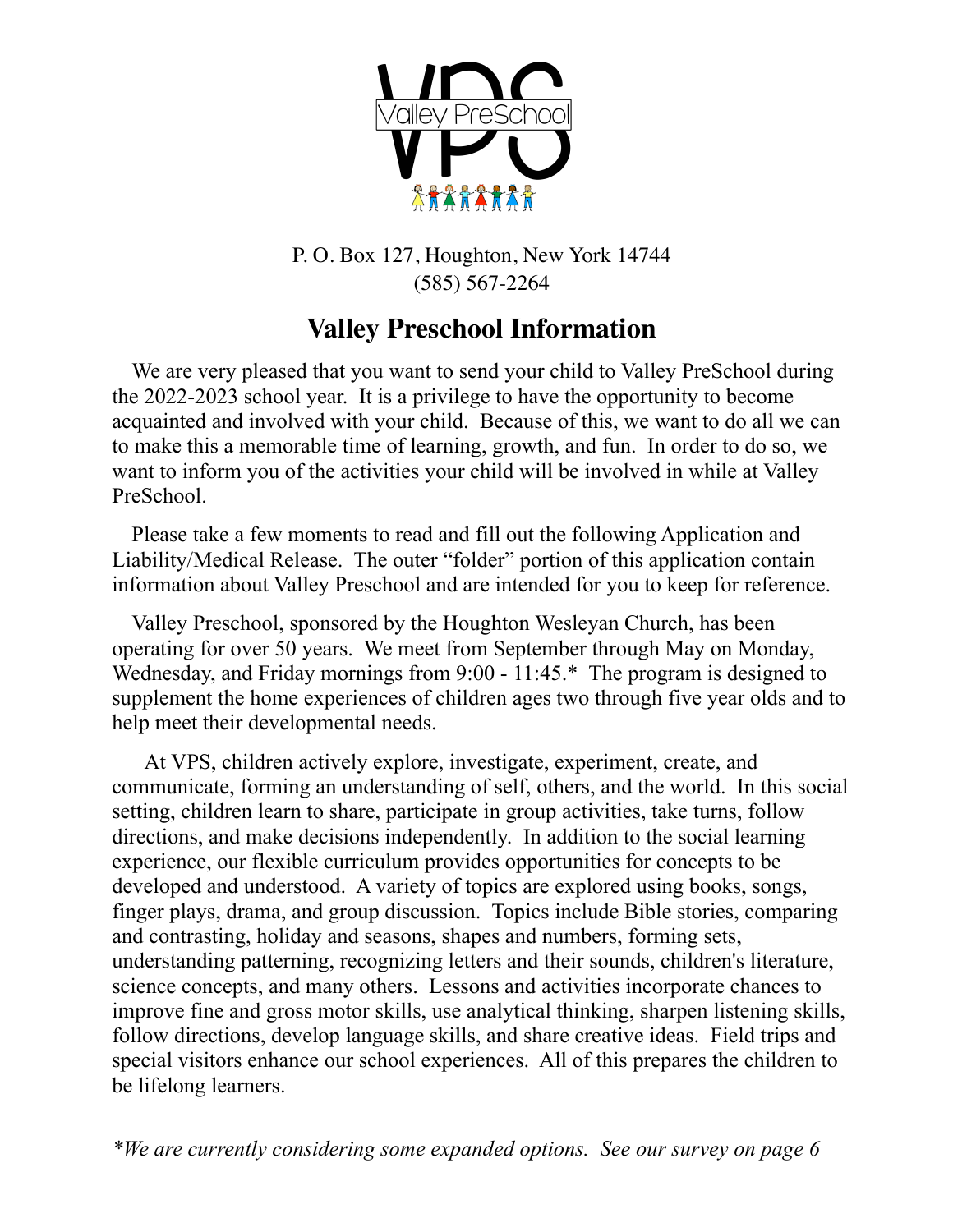### **Valley Preschool Admittance & Field Trip Information**

#### **Acceptance Policies for Valley PreSchool**

**1.** Children entering VPS must be 2 years old by September first of the school year. Those who will turn 2 after this date will be eligible to enter the program the following fall. There will be no accommodations made in January for children who miss the cut-off date.

**2.** Children entering VPS should be working on toilet training. Especially at the beginning of the year, we have frequent, "built-in" bathroom breaks which eliminates most accidents. Please be sure your child knows that teachers at school will ask them to go and feel free to come down to try out our potties if it's helpful. Feel free to ask us about any concerns.

**3.** Acceptance into the VPS program will be on a first come first served basis within each age group (2, 3 or 4/5 yr. olds) so it is wise to apply early. We will limit the number of students in each age group, so it is possible one age will fill faster than another.

**4.** Applications will be reviewed by the director and available to staff and the Valley Preschool committee. Acceptance notices will be sent out throughout the summer. You will get a letter late in August giving you necessary info before school starts (VPS typically starts a week after the local public schools). VPS meets Monday, Wednesday, and Friday 9:00-11:45 am.

**5.** Valley PreSchool admits students of any race, color, national and ethnic origin in administration of its educational policies, admission policies, scholarship programs, and any other school-administered programs.

### **Field Trips**

 Each year we typically have some off-campus field trips. Most of these are walking trips (the firehall, fall or spring nature walks, etc.). If a trip of this type is more "spontaneous" we leave word with the office and are close by for a short outing. On the permission form page of the application, there is a box for you to check giving consent to our local walking trips.

 Some trips may require vehicle transportation. Parents help with transportation for these trips by driving their own children or by car pooling. Additionally, we can use the church van to transport up to 10 children. In this case, we ask parents to buckle their children's car seats in at drop off time on the day of the trip. Prior to these longer trips you will receive information which will give you the details including destination and activities while there, time of departure and return, proper dress for the trip if applicable, etc. In order for your child to participate in these field trips, we will provide a separate permission slip with the details of the trip for you to sign in the days prior to the trip.

 In addition to the separate permission forms, we ask that you fill out the Liability/Medical Release on the back page. Please note that we need signatures from BOTH parents except in the case of separation or divorce. We will keep this information and emergency medical/insurance information on file so you will not have to supply this information for each trip. We do ask that you notify us if any of this information changes so we may keep our records current.